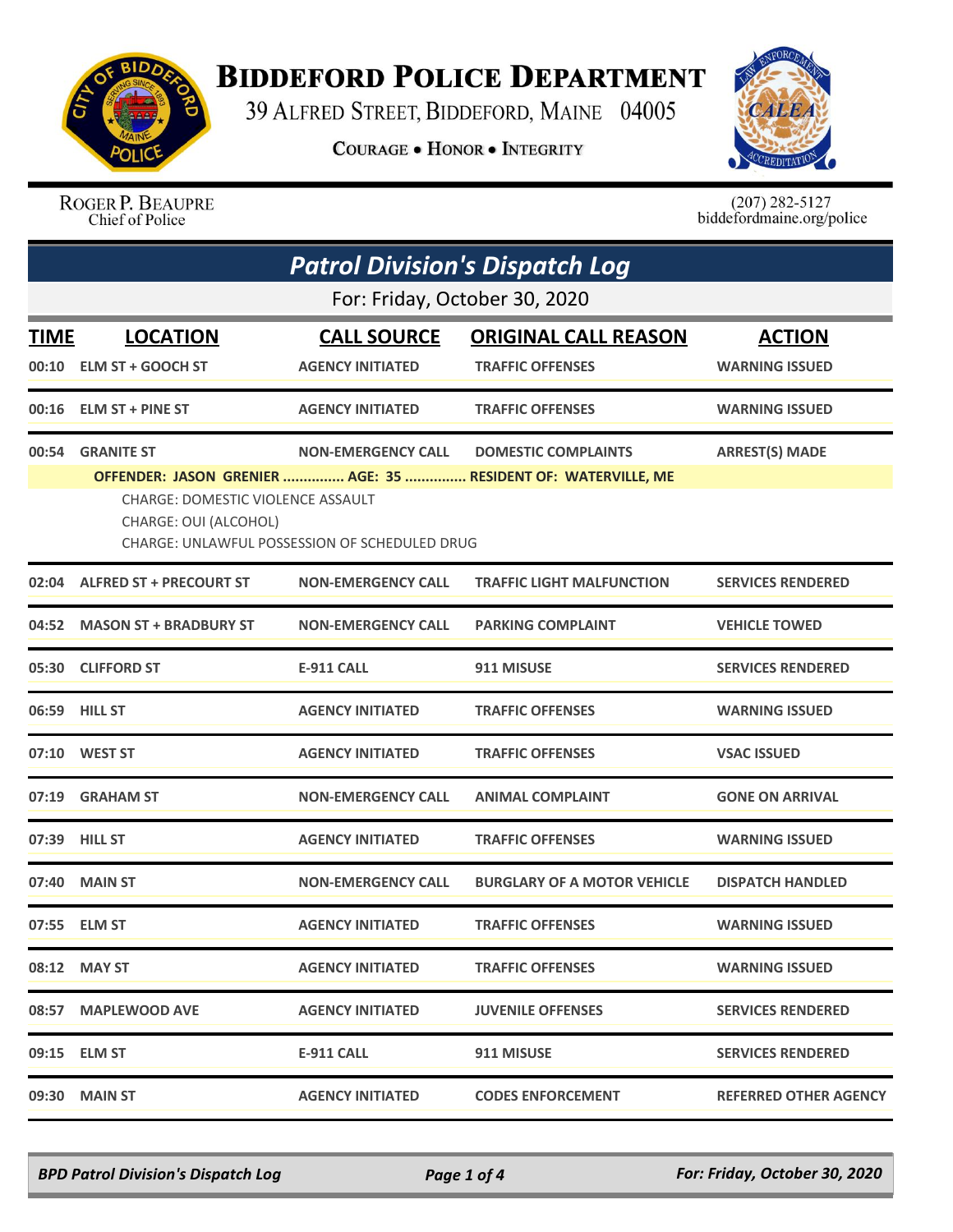| <b>TIME</b> | <b>LOCATION</b>        | <b>CALL SOURCE</b>        | <b>ORIGINAL CALL REASON</b>     | <b>ACTION</b>               |
|-------------|------------------------|---------------------------|---------------------------------|-----------------------------|
|             | 09:40 MAY ST           | <b>AGENCY INITIATED</b>   | <b>TRAFFIC OFFENSES</b>         | <b>WARNING ISSUED</b>       |
|             | 09:42 HILL ST          | <b>NON-EMERGENCY CALL</b> | <b>SUSPICION</b>                | <b>SERVICES RENDERED</b>    |
|             | 10:13 MISTY MEADOWS DR | <b>AGENCY INITIATED</b>   | <b>PAPERWORK</b>                | <b>PAPERWORK NOT SERVED</b> |
|             | 10:20 SOUTH ST         | <b>AGENCY INITIATED</b>   | <b>TRAFFIC OFFENSES</b>         | <b>WARNING ISSUED</b>       |
|             | 10:27 SOUTH ST         | <b>AGENCY INITIATED</b>   | <b>TRAFFIC OFFENSES</b>         | <b>WARNING ISSUED</b>       |
|             | 10:31 ALFRED ST        | <b>NON-EMERGENCY CALL</b> | <b>JUVENILE OFFENSES</b>        | <b>REPORT TAKEN</b>         |
|             | 10:31 SOUTH ST         | <b>WALK-IN AT STATION</b> | <b>CHECK WELFARE</b>            | <b>SERVICES RENDERED</b>    |
|             | 10:34 SOUTH ST         | <b>AGENCY INITIATED</b>   | <b>TRAFFIC OFFENSES</b>         | <b>VSAC ISSUED</b>          |
|             | 10:52 SOUTH ST         | <b>AGENCY INITIATED</b>   | <b>TRAFFIC OFFENSES</b>         | <b>WARNING ISSUED</b>       |
|             | 11:12 ALFRED ST        | <b>AGENCY INITIATED</b>   | <b>TRAFFIC OFFENSES</b>         | <b>VSAC ISSUED</b>          |
|             | 11:28 BACON ST         | <b>RADIO</b>              | <b>PARKING COMPLAINT</b>        | <b>SERVICES RENDERED</b>    |
|             | 11:36 ALFRED ST        | <b>AGENCY INITIATED</b>   | <b>TRAFFIC OFFENSES</b>         | <b>VSAC ISSUED</b>          |
|             | 11:43 SULLIVAN ST      | <b>NON-EMERGENCY CALL</b> | <b>HARASSMENT</b>               | <b>SERVICES RENDERED</b>    |
|             | 11:53 ALFRED ST        | <b>AGENCY INITIATED</b>   | <b>TRAFFIC OFFENSES</b>         | <b>WARNING ISSUED</b>       |
|             | 12:01 ALFRED ST        | <b>AGENCY INITIATED</b>   | <b>TRAFFIC OFFENSES</b>         | <b>VSAC ISSUED</b>          |
|             | 12:27 SULLIVAN ST      | <b>AGENCY INITIATED</b>   | <b>TRAFFIC OFFENSES</b>         | <b>WARNING ISSUED</b>       |
|             | 13:02 POOL ST          | <b>AGENCY INITIATED</b>   | <b>TRAFFIC OFFENSES</b>         | <b>VSAC ISSUED</b>          |
|             | 13:25 ELM ST           | <b>NON-EMERGENCY CALL</b> | <b>WARRANT ARREST</b>           | <b>NEGATIVE CONTACT</b>     |
|             | 13:26 ALFRED ST        | <b>WALK-IN AT STATION</b> | <b>PAPERWORK</b>                | <b>PAPERWORK SERVED</b>     |
|             | 13:53 SOUTH ST         | <b>WALK-IN AT STATION</b> | <b>DOMESTIC COMPLAINTS</b>      | <b>SERVICES RENDERED</b>    |
|             | 13:58 ALFRED ST        | <b>NON-EMERGENCY CALL</b> | <b>TRESPASSING</b>              | <b>NEGATIVE CONTACT</b>     |
|             | 13:58 BOULDER WAY      | <b>E-911 CALL</b>         | 911 MISUSE                      | <b>NO ACTION REQUIRED</b>   |
|             | 14:20 SOKOKIS RD       | <b>E-911 CALL</b>         | 911 MISUSE                      | <b>NEGATIVE CONTACT</b>     |
|             | 14:51 ALFRED ST        | <b>NON-EMERGENCY CALL</b> | <b>WARRANT ARREST</b>           | <b>NEGATIVE CONTACT</b>     |
|             | 14:52 VINCENT AVE      | <b>AGENCY INITIATED</b>   | <b>PRO-ACTIVE RESPONSE TEAM</b> | <b>NEGATIVE CONTACT</b>     |

*BPD Patrol Division's Dispatch Log Page 2 of 4 For: Friday, October 30, 2020*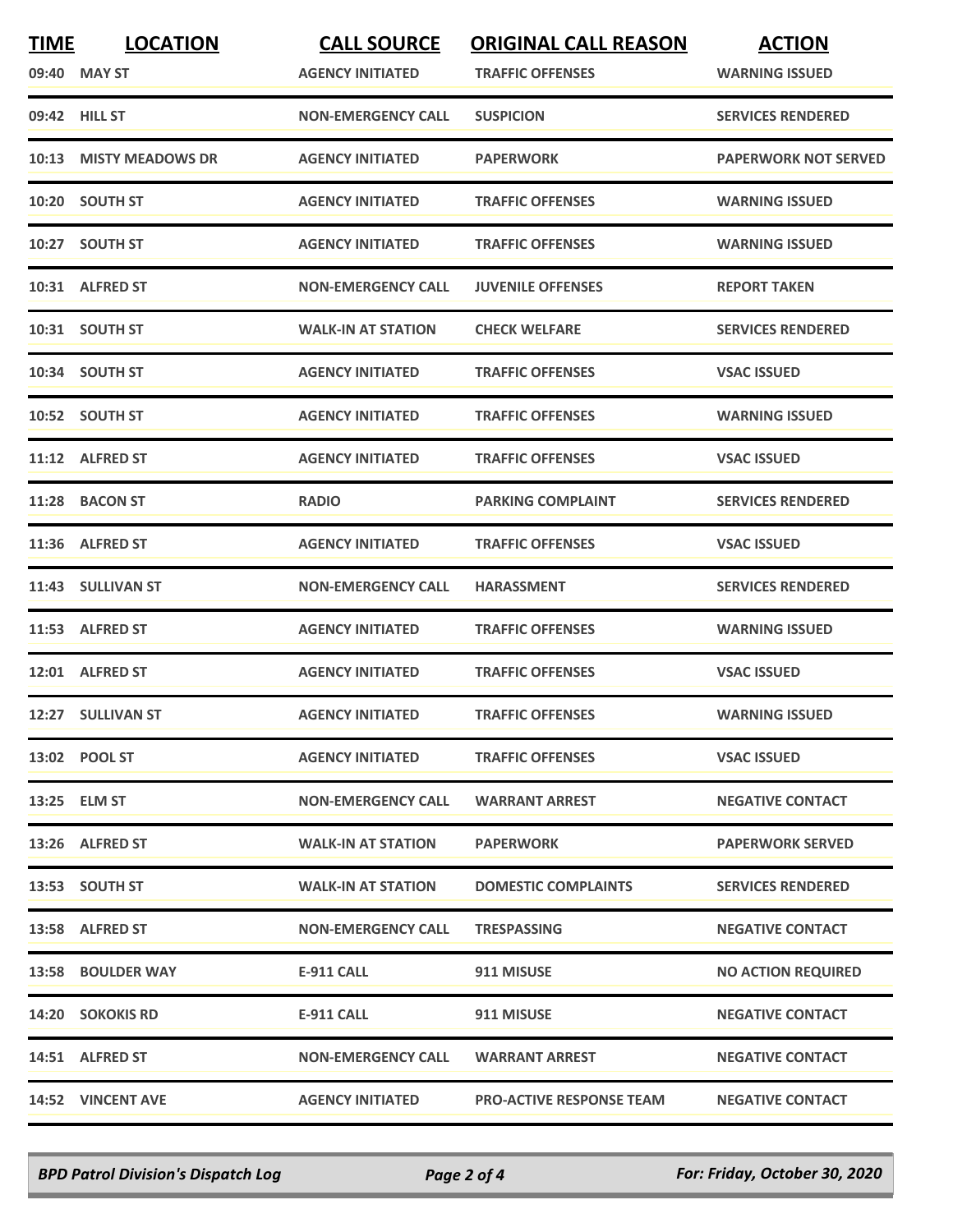| <b>TIME</b> | <b>LOCATION</b>                                      | <b>CALL SOURCE</b>        | <b>ORIGINAL CALL REASON</b> | <b>ACTION</b>                |
|-------------|------------------------------------------------------|---------------------------|-----------------------------|------------------------------|
|             | 14:57 ELM ST                                         | E-911 CALL                | 911 MISUSE                  | <b>NEGATIVE CONTACT</b>      |
|             | 15:19 NEWTOWN RD                                     | <b>AGENCY INITIATED</b>   | <b>ANIMAL COMPLAINT</b>     | <b>WARNING ISSUED</b>        |
| 15:28       | <b>GREENFIELD LN</b>                                 | <b>NON-EMERGENCY CALL</b> | <b>ANIMAL COMPLAINT</b>     | <b>SERVICES RENDERED</b>     |
|             | 15:36 SUMMER ST                                      | <b>NON-EMERGENCY CALL</b> | <b>CRIMINAL MISCHIEF</b>    | <b>SERVICES RENDERED</b>     |
|             | 15:56 ELM ST + SOUTH ST                              | <b>E-911 CALL</b>         | 911 MISUSE                  | <b>DISPATCH HANDLED</b>      |
|             | 16:02 ALFRED ST + ELM ST                             | <b>E-911 CALL</b>         | 911 MISUSE                  | <b>DISPATCH HANDLED</b>      |
| 16:07       | <b>MAY ST + HARVARD ST</b>                           | <b>AGENCY INITIATED</b>   | <b>TRAFFIC OFFENSES</b>     | <b>WARNING ISSUED</b>        |
|             | 16:09 MARINER WAY + ALFRED ST                        | <b>E-911 CALL</b>         | 911 MISUSE                  | <b>DISPATCH HANDLED</b>      |
|             | 16:42 SOUTH ST                                       | <b>NON-EMERGENCY CALL</b> | <b>ROAD HAZARD</b>          | <b>SERVICES RENDERED</b>     |
|             | 16:44 SOUTH ST + WESTMORE AVE                        | <b>AGENCY INITIATED</b>   | <b>TRAFFIC OFFENSES</b>     | <b>WARNING ISSUED</b>        |
|             | 16:47 GOVE ST + JUDGE ST                             | <b>NON-EMERGENCY CALL</b> | <b>PARKING COMPLAINT</b>    | <b>PARKING TICKET ISSUED</b> |
|             | 17:05 POOL ST + HEDLEY REYNOLDS W NON-EMERGENCY CALL |                           | <b>DISABLED VEHICLE</b>     | <b>NO ACTION REQUIRED</b>    |
|             | 17:22 ALFRED ST + BOULDER WAY                        | <b>E-911 CALL</b>         | <b>CHECK WELFARE</b>        | <b>GONE ON ARRIVAL</b>       |
|             | 17:27 ALFRED ST + MAINE TPKE                         | <b>E-911 CALL</b>         | 911 MISUSE                  | <b>DISPATCH HANDLED</b>      |
|             | 17:43 ELM ST                                         | <b>AGENCY INITIATED</b>   | <b>POLICE INFORMATION</b>   | <b>NO ACTION REQUIRED</b>    |
|             | 17:55 SOUTH ST + COLTON LN                           | <b>AGENCY INITIATED</b>   | <b>WATER MAIN BREAK</b>     | <b>SERVICES RENDERED</b>     |
|             | <b>18:12 FORTUNES ROCKS RD</b>                       | <b>NON-EMERGENCY CALL</b> | <b>MENTAL ILLNESS CASES</b> | <b>SERVICES RENDERED</b>     |
|             | 18:21 MAIN ST                                        | <b>AGENCY INITIATED</b>   | <b>SUSPICION</b>            | <b>SERVICES RENDERED</b>     |
|             | <b>18:26 PIKE ST</b>                                 | <b>NON-EMERGENCY CALL</b> | <b>PARKING COMPLAINT</b>    | <b>SERVICES RENDERED</b>     |
|             | 18:29 MAIN ST                                        | <b>AGENCY INITIATED</b>   | <b>SUSPICION</b>            | <b>NEGATIVE CONTACT</b>      |
|             | 19:28 MAY ST + ORCHARD ST                            | <b>AGENCY INITIATED</b>   | <b>TRAFFIC OFFENSES</b>     | <b>WARNING ISSUED</b>        |
|             | 19:36 FORTUNES ROCKS RD                              | <b>NON-EMERGENCY CALL</b> | <b>MENTAL ILLNESS CASES</b> | <b>NO ACTION REQUIRED</b>    |
|             | 19:45 STATE ST + SOUTH ST                            | <b>AGENCY INITIATED</b>   | <b>TRAFFIC OFFENSES</b>     | <b>WARNING ISSUED</b>        |
|             | <b>20:06 FORTUNES ROCKS RD</b>                       | <b>NON-EMERGENCY CALL</b> | <b>MENTAL ILLNESS CASES</b> | <b>SERVICES RENDERED</b>     |
|             | 20:14 ALFRED ST + ANDREWS RD                         | <b>AGENCY INITIATED</b>   | <b>TRAFFIC OFFENSES</b>     | <b>WARNING ISSUED</b>        |

*BPD Patrol Division's Dispatch Log Page 3 of 4 For: Friday, October 30, 2020*